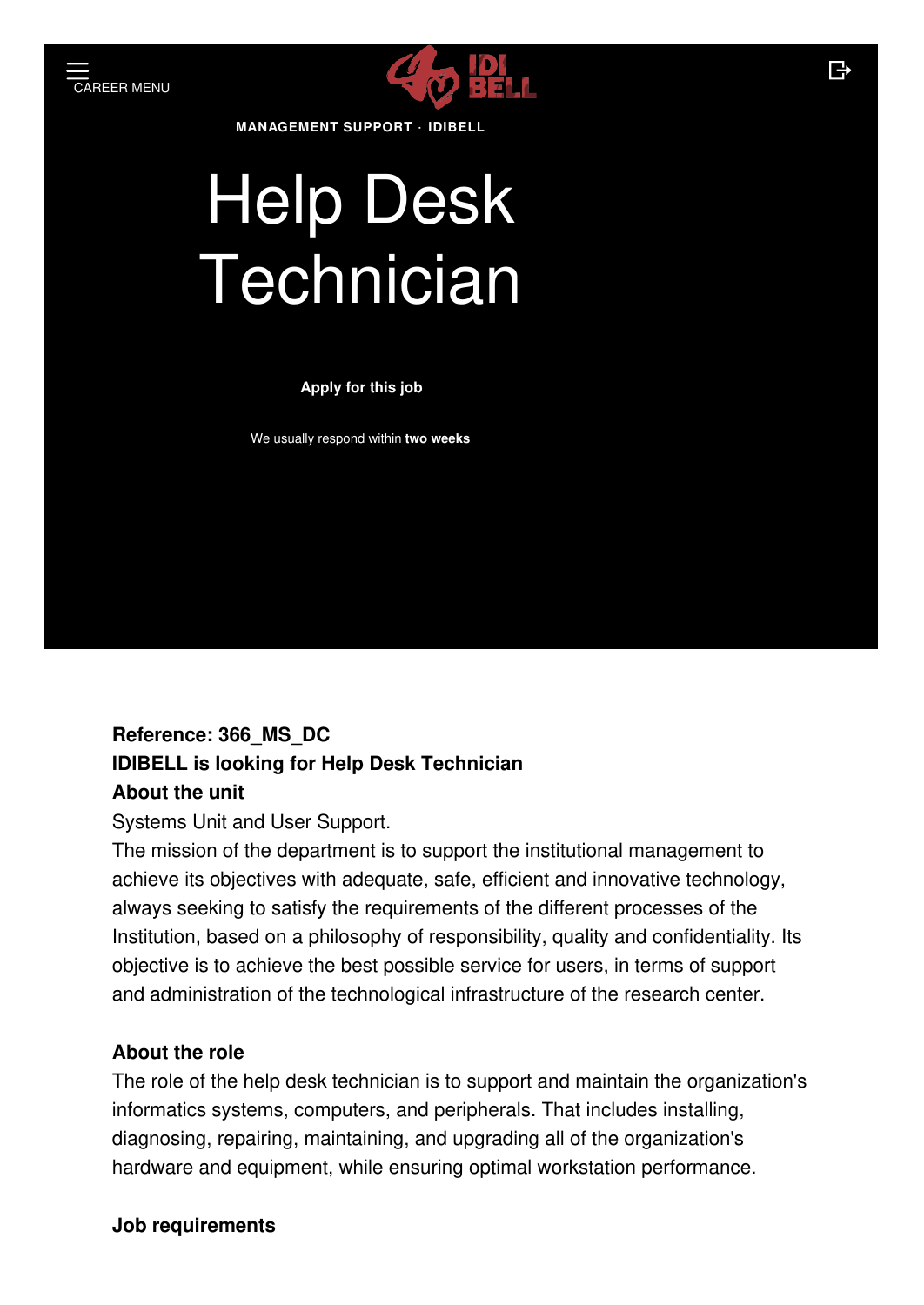Professional experience

• 1 year in a position of similar characteristics in the research sector preferably Education and training FPII or CFGS degree in computer science Technical skills Microsoft 365 Operation systems: Windows and Linux Computer repairing • Networks: Cisco, Fortinet • Knowledge of Endnote, Mendeley, Graphpad, Sequenzer, Fiji, FlowJob, GnomeStudio, Kaluza, ImageJ, Prism, Rstudio **Languages** 

Good command of the English language

#### **We will value, but not required**

Certificado ITIL

#### **What do we offer**

**Nº of positions: 1**

**Start date: 01/07/2022**

#### **Contract duration: Temporary (6 months)**

**Estimated annual gross salary**: it is commensurate with qualifications and consistent with our pay ranges.

You will be part of a **multicultural team**. We have a fun loving and friendly international work environment.

**Flexible working schedule** - We know you have a life outside of work and we will work with you to make sure it's kept that way.

Benefits of constant training are offered.

We offer and promote diverse and inclusive conditions. Applicants are made free from any discrimination.

#### **Selection process**

**Pre-selection:** The pre-selection process will consist on an eligibility check based on qualifications and expertise reflected on the candidate's CV. **Interview:** Best positioned, pre-selected candidates may be called to arrange an interview**.** Candidates will be interviewed by the hiring manager and an *ad hoc* selection panel.

**Formal offer letter:** Once identified, the Talent Unit will send a job offer to the successful candidate indicating start date, salary, working conditions, and any additional relevant details.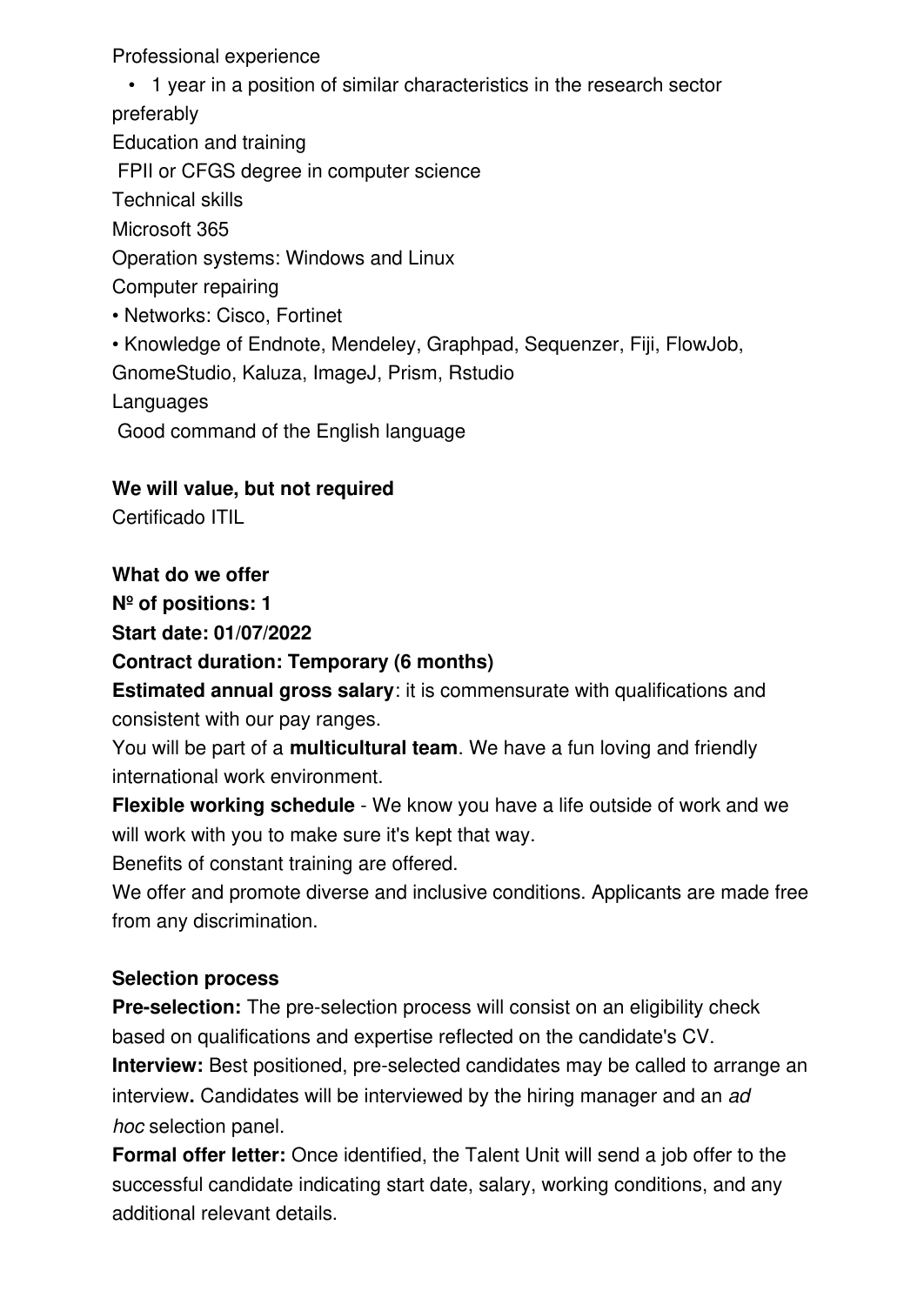#### **Deadline:** 27/06/2022

#### **Data protection notice**

IDIBELL ensures that applicants' personal data are processed as required by the EU General Data Protection Regulation (GDPR) and Spanish Law 3/2018 on Data Protection. Personal data is processed solely for the purpose of the selection procedure.

#### **Our institute**

IDIBELL is a research center that integrates the biomedical research of the Bellvitge University Hospital (HUB), the Catalan Institute of Oncology (ICO), and the University of Barcelona in the Bellvitge Campus (UB), and the Viladecans Hospital (HV). The research focuses of IDIBELL are cancer, neuroscience, translational medicine and regenerative medicine. Research, innovation and society are the pivots on which researchers work every day in order to improve the quality of life of citizens.

#### **Observations**

The 'HR [Excellence](https://idibell.cat/en/the-institute/institutional-profile/human-resources-excellence-in-research-hrs4r/) in Research' award represents IDIBELL's commitment to the implementation of Human Resources policies, which oversee the attracting and development of talent in an open, transparent, and based on personal merit, in alignment with the principles of the European Charter for [Researchers](https://euraxess.ec.europa.eu/jobs/charter/european-charter) and the Code of Conduct for the Recruitment [Researchers](https://euraxess.ec.europa.eu/jobs/charter/code) (Charter and Code). IDIBELL is committed to the principles of the Code of Conduct for the Recruitment of Researchers of the European Commission and the implementation of open, transparent and merit-based recruitment (OTMR).



HR EXCELLENCE IN RESEARCH



**Category** [Management](https://jobs.idibell.cat/departments/management-support) support **Locations**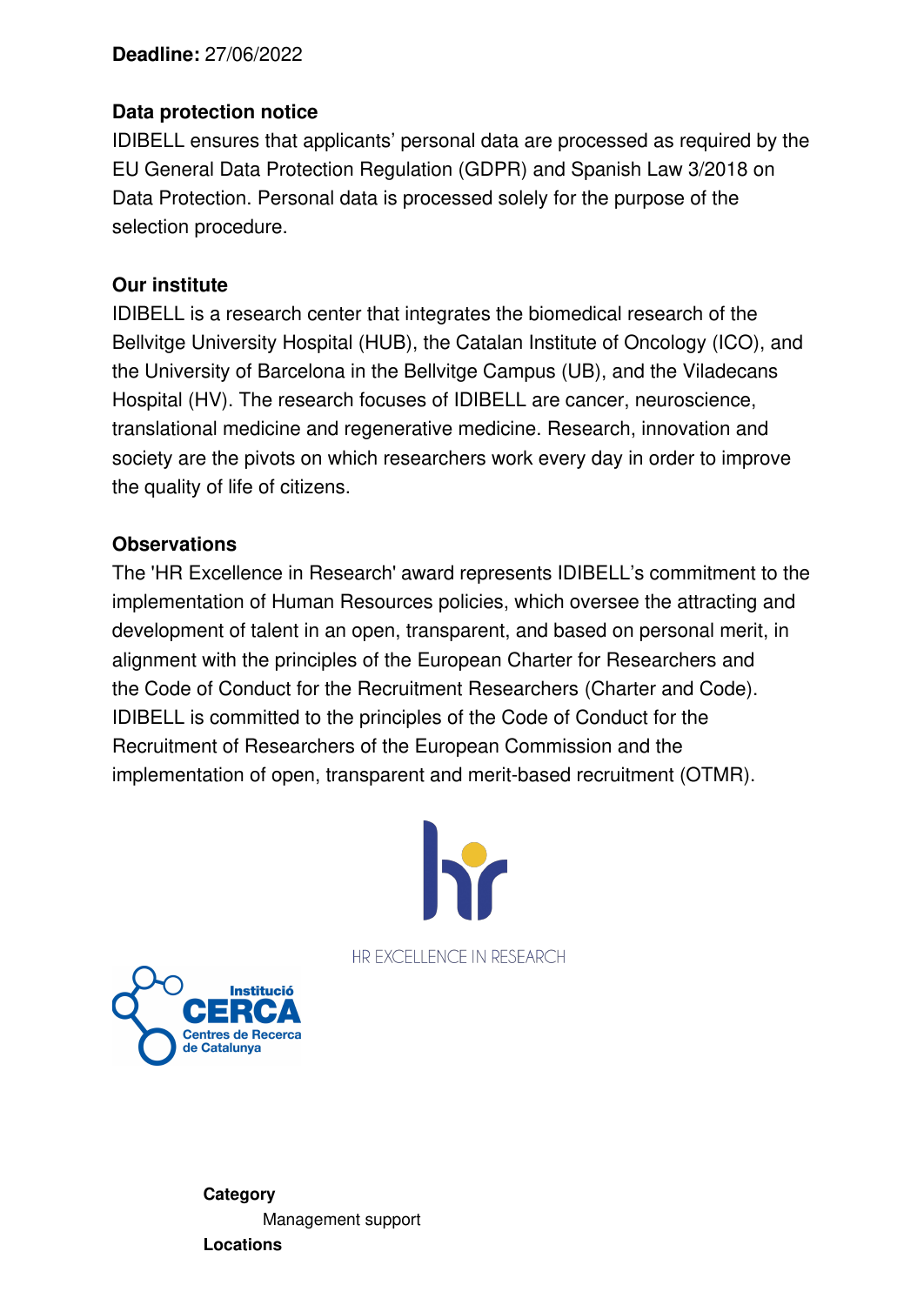IDIBELL

## Search job opportunities



**[More](https://jobs.idibell.cat/jobs) jobs**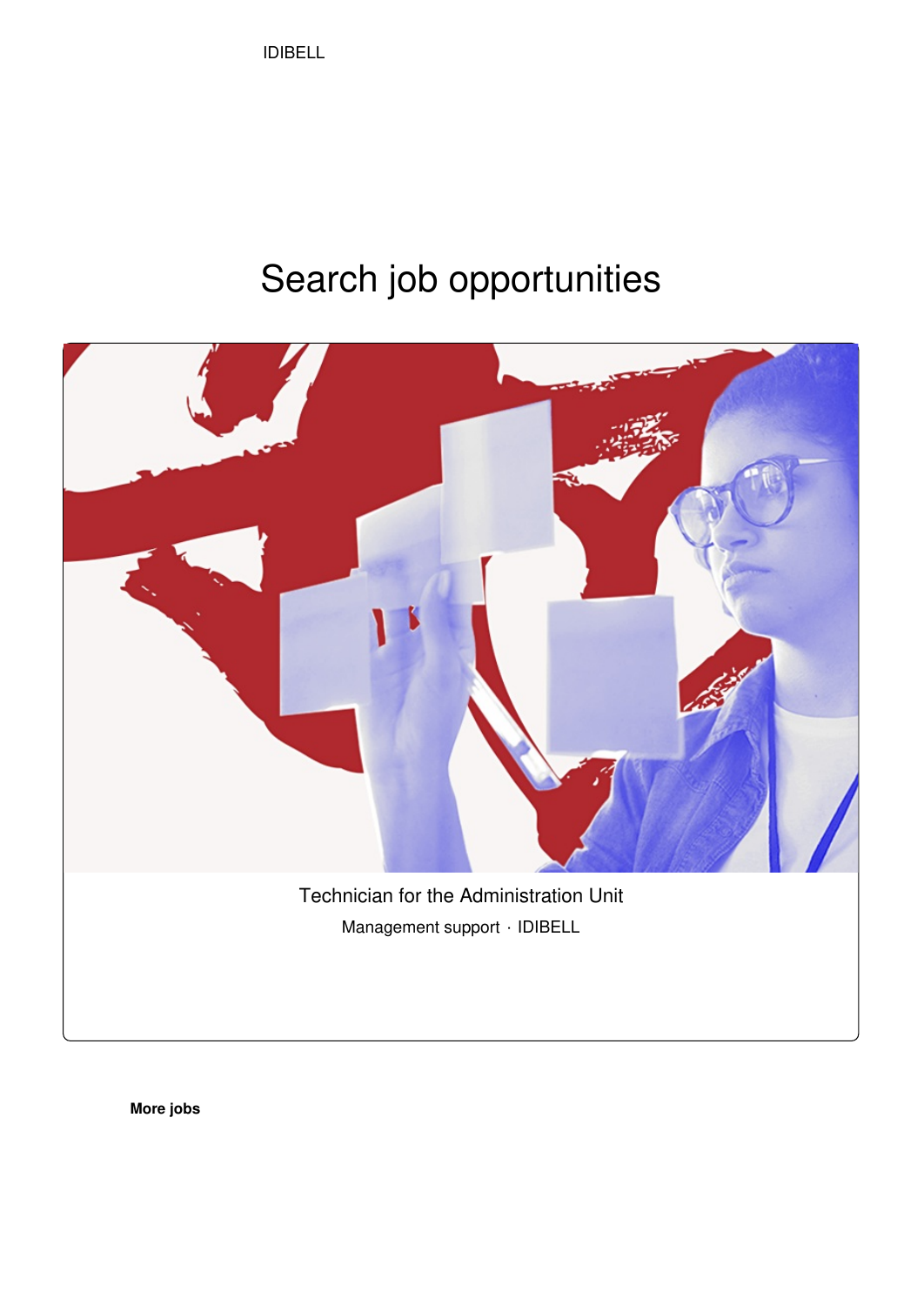## About IDIBELL

**Bellvitge [Biomedical](https://idibell.cat/es/) Research Institute** is focused in **cancer, neuroscience, translational medicine** and **regenerative medicine**.

Research, innovation and society are the axes on which researchers work every day with the goal of improving the quality of life of citizens.

Our **mission** is to carry out research of excellence that integrates knowledge and innovation in health, contributing to the improvement of people's quality of life.

Our **vision** of future is to become a European reference in health sciences, rooted in our local environment and contributing to its growth by attracting and retaining research talent in health sciences. In order to fullfil both, our **values** are: integrity, confidence, transparency, aspiration, passion and commitment.

**MANAGEMENT SUPPORT · IDIBELL**

# Help Desk Technician

Loading application form

Career site

**[Start](https://jobs.idibell.cat/) [Categories](https://jobs.idibell.cat/departments)** [Jobs](https://jobs.idibell.cat/jobs)